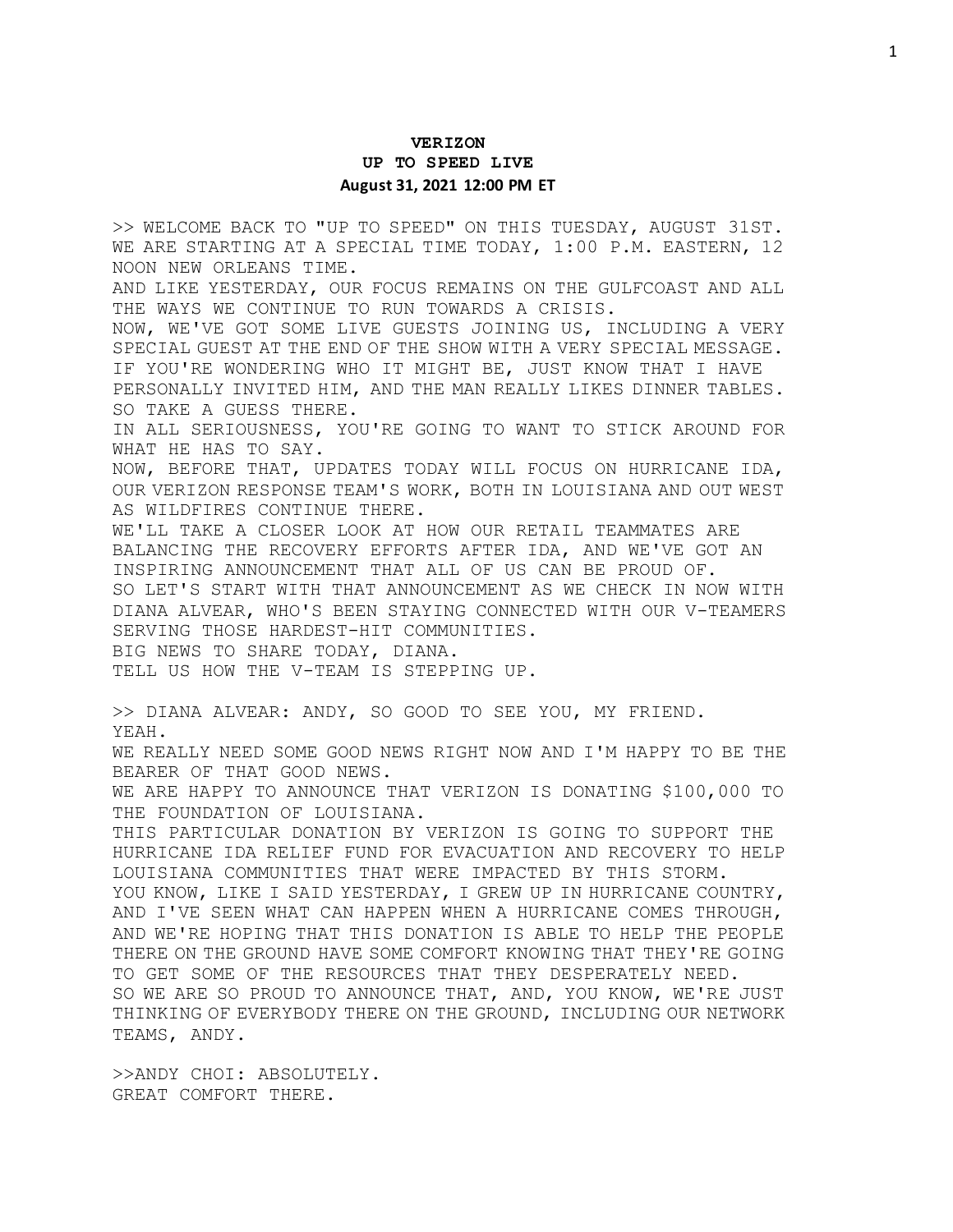GREAT ANNOUNCEMENT, DIANA. WE TALKED ABOUT THIS YESTERDAY, AS YOU SAID, HOW CRITICAL IT IS TO KEEP OUR CUSTOMERS AND FIRST RESPONDERS CONNECTED RIGHT NOW. ANY UPDATES FROM OUR NETWORK TEAM? >> DIANA ALVEAR: YEAH. I ABSOLUTELY DO. IT'S BEEN UNBELIEVABLE HOW QUICKLY THEY'VE BEEN ABLE TO GET TO WORK. AND WE'RE TALKING ABOUT FOLKS THAT HAVE HAD DAMAGE OF THEIR OWN. LIKE, THEY ARE ON THE GROUND AND THEY ARE ASSESSING THINGS AND GETTING TO WORK. SO LET'S START FROM THE BEGINNING. WE WANT TO BE VERY CLEAR THAT EVERYBODY'S FIRST PRIORITY HERE IS SAFETY. NUMBER ONE IS SAFETY. SO OF COURSE THEY DEFINITELY HAVE TO DO SOME ASSESSMENTS OF THE DIFFERENT AREAS AND SEE WHERE IT'S SAFE TO PROCEED, BUT I DO HAVE SOME UPDATES FOR YOU. WE'VE SEVERAL TEAMS DEPLOYING TO SOME OF THESE AFFECTED AREAS AND THEY'RE BRINGING WITH THEM A LOT OF THE TEMPORARY ASSETS THAT MAKE THEIR WORK POSSIBLE. WE'RE TALKING ABOUT THINGS LIKE BACK-UP GENERATORS, TEMPORARY CELL SITES, FUEL, DRONES AND SATELLITES, JUST TO NAME A FEW. AND I WANT TO SPEAK TO ONE PARTICULAR AREA. WE WERE ABLE TO BRING UP ONE CELL SITE IN MORGAN CITY USING SATELLITE LINKS TO CONNECT IT, SO ALL OF THIS PROGRESS IS JUST REALLY GREAT NEWS. WE'VE ALSO DEPLOYED TWO MOBILE SITES IN SUPPORT OF GOVERNMENT AND FIRE DEPARTMENT STAGING AREAS. OUR PRIORITY IS TO HELP THOSE FIRST RESPONDERS DO THEIR CRITICAL LIFE-SAVING WORK, AND WE CONTINUE TO KEEP THOSE COMMITMENTS. ONE REALLY INTERESTING THING FOR EVERYBODY TO CONSIDER HERE, WHEN IT COMES TO THIS SORT OF WORK IS THE FACT THAT THIS TERRAIN, THE GEOGRAPHICAL AREA THAT WE'RE TALKING ABOUT IS PRONE TO FLOODING. FLOODING IS ABSOLUTELY A PROBLEM THERE RIGHT NOW. AND SO SOME OF OUR TEAMS HAVE HAD TO USE HIGH-BOY TRAILERS AND EVEN AIR BOATS TO BE ABLE TO ASSIST IN THIS RECOVERY EFFORT. BUT THEY ARE STOPPING AT NOTHING TO GET THE JOB DONE, AND I JUST WANT TO SEND OUT A HUGE SHOUT-OUT TO EVERYBODY OUT THERE, ALL OF THE FOLKS THAT HAVE BEEN PICKING UP THE PHONE WHEN I CALL FOR UPDATES, WE JUST WANT TO SAY WE KNOW HOW HARD YOU'RE WORKING, AND WE THANK YOU AND THESE ARE FOLKS ON THE GROUND, PEOPLE THAT ARE ASSISTING AT THE VIRTUAL COMMAND CENTER, EVERYBODY IS COMMITTED TO THIS RECOVERY EFFORT, ANDY, AND IT'S REALLY GOOD TO WORK FOR A COMPANY LIKE THIS. TO BE ABLE TO TELL YOU ABOUT OUR DONATION AND THEN TO TELL YOU ABOUT THE GREAT PROGRESS THAT OUR NETWORK TEAMS ARE MAKING, IT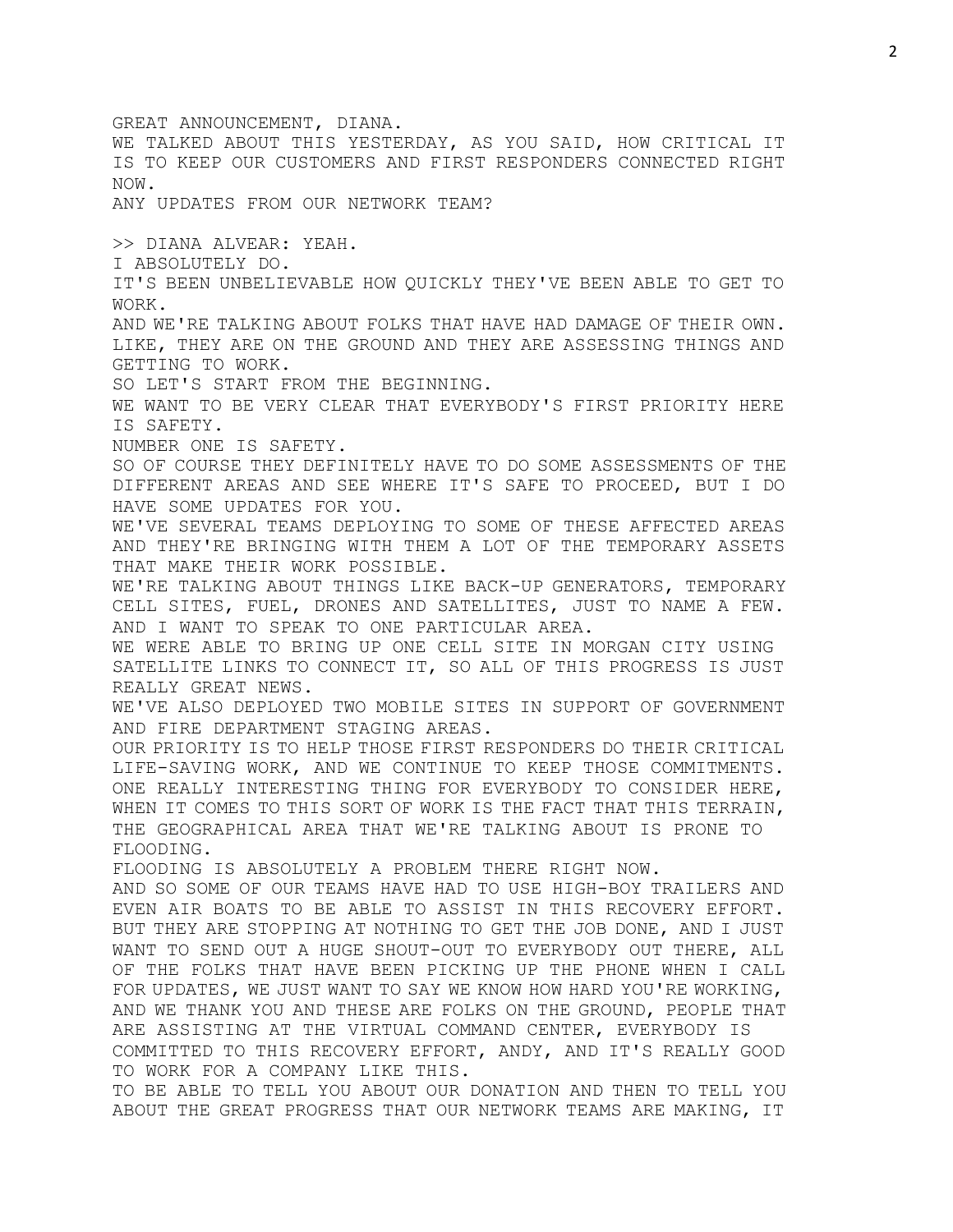JUST MAKES MY DAY.

>>ANDY CHOI: IT IS AWESOME, DIANA, AND I KNOW YOU'VE BEEN WORKING THOSE PHONES AND WORKING WITH OUR V-TEAMERS OVER THE WEEKEND AS WELL, SO A SPECIAL THANKS TO YOU. THANK YOU SO MUCH FOR THAT UPDATE. WE KNOW THAT DONATION YOU SPOKE OF, IN ADDITION TO OUR RELIEF EFFORTS, WILL CONTINUE TO MAKE A SIGNIFICANT IMPACT TOWARDS RECOVERY THERE. LET'S TAKE A MOMENT NOW TO SHIFT OUR FOCUS ON WHAT'S HAPPENING OUT WEST. MASSIVE WILDFIRES CONTINUE TO SPREAD, FORCING EVEN MORE EVACUATIONS IN SEVERAL PARTS OF CALIFORNIA. AND JUST LIKE OUR WORK AFTER IDA, OUR NETWORK REMAINS CRITICAL OUT WEST. SO LET'S NOW HEAD TO OUR TEAM'S HEIDI FLATO, KEEPING A CLOSE EYE ON THOSE CALIFORNIA WILDFIRES. HEIDI, IT'S GOOD TO SEE YOU. WHAT CAN YOU SHARE WITH US? >> HEY, ANDY, IT'S NICE TO SEE YOU, TOO. YOU KNOW, WE'VE BEEN LIVING WITH THIS TERRIBLE DROUGHT OUT HERE IN THE WEST FOR SEVERAL YEARS AND THE CONDITIONS ARE JUST REALLY RIPE FOR THESE CRAZY WILDFIRES WE'VE BEEN SEEING ACROSS THE WEST. OUR CREWS HAVE ALREADY RESPONDED TO MORE THAN 100 NAMED FIRES THIS YEAR ALONE, AND THAT'S ACROSS LIKE 11 STATES IN THE WEST. SOME OF THE LARGEST AND MOST DESTRUCTIVE FIRES ARE STILL BURNING HERE IN CALIFORNIA. YOU MAY HAVE SEEN THE NEWS ABOUT THE CAL DOR FIRE, WHICH IS NEAR LAKE TAHOE, BEAUTIFUL LAKE TAHOE. THIS FIRE GREW MORE THAN 14,000 ACRES JUST LAST NIGHT ALONE, AND FORCED LIKE 25,000 PEOPLE TO EVACUATE. IT'S REALLY TRAGIC, AND THAT FIRE IS NOW ALMOST 200,000 ACRES, AND IT'S ONLY 16 PERCENT CONTAINED. SO DESPITE THESE DANGEROUS CONDITIONS, YOU KNOW, OUR CREWS, LIKE DIANA SAID, THEY WORK WITH SAFETY FIRST, BUT THEY'VE BEEN KEEPING OUR NETWORK RUNNING WELL THROUGHOUT MOST OF THE FIRE AREAS. WE'VE REALLY SEEN GREAT PERFORMANCE THERE, AND THAT'S REALLY A TESTAMENT TO THEIR DEDICATION. OUR NETWORK CREW IS JUST AMAZING, AND SO DEDICATED. AND THEN I JUST REALLY CAN'T SAY ENOUGH ABOUT OUR VERIZON RESPONSE TEAM, WHICH IS RESPONSIBLE FOR RUNNING OUT AND DELIVERING LOANER DEVICES AND EQUIPMENT OUT TO THE FIRST RESPONDERS TO KEEP THEM CONNECTED WHILE THEY BATTLE THESE BLAZES.

>>ANDY CHOI: WELL, HEIDI, JUST LIKE WE ARE THINKING ABOUT OUR TEAMMATES OVER IN THE AREA THAT IDA MOVED THROUGH, WE ARE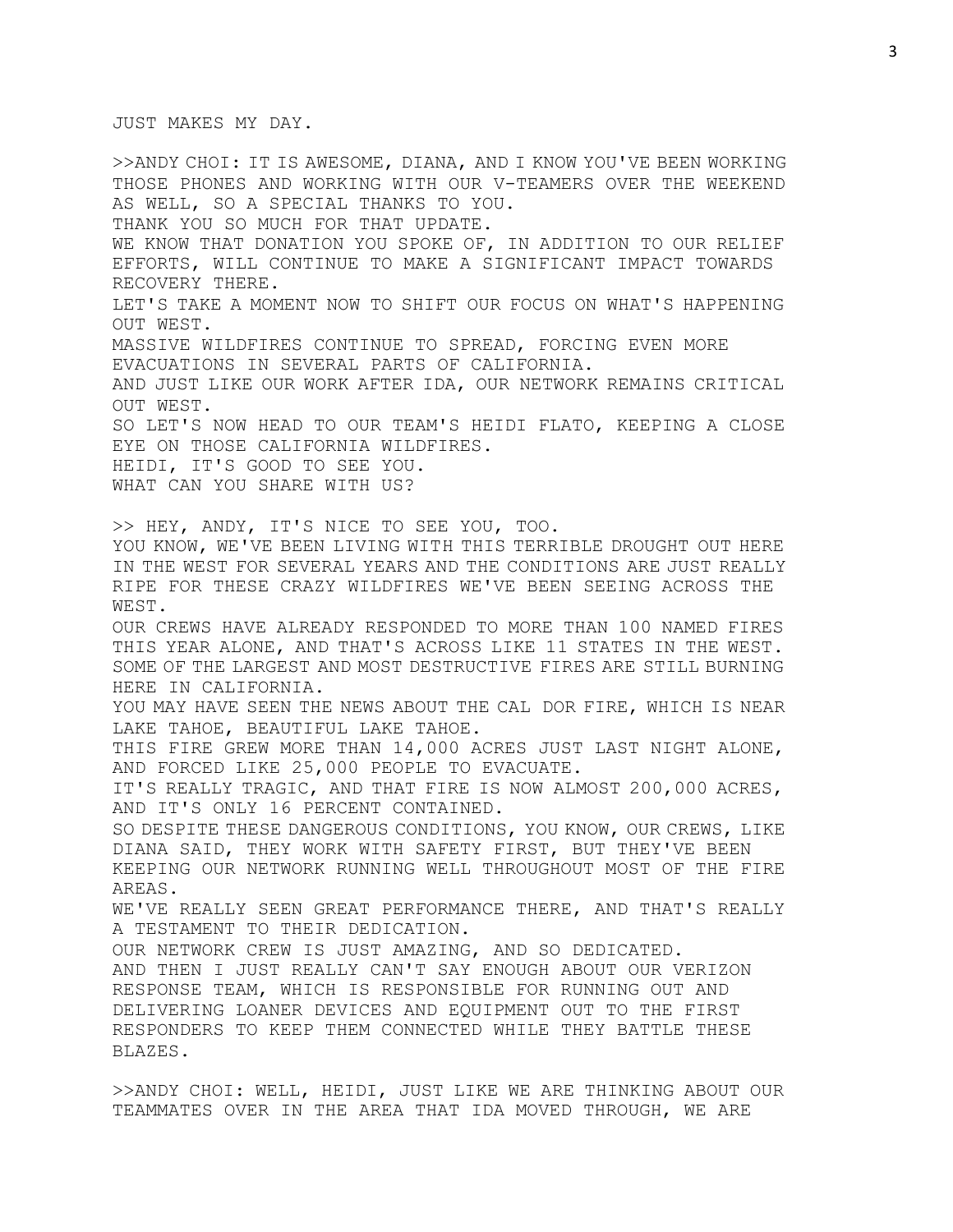THINKING OF YOU, AND OF COURSE ALL OF OUR COUNTS AND V-TEAMERS, HEIDI, THANK YOU SO MUCH FOR THAT UPDATE. NOW, WHETHER IT'S THE FIRES OUT WEST OR THE STORMS AROUND THE GULFCOAST, WE CLEARLY PUT OUR CREDO INTO ACTION. WE RUN TO A CRISIS. WE GIVE IN WAYS THAT TRULY MATTER FOR OUR CUSTOMERS. I WANT TO SHARE WITH YOU A POST THAT SHOULD WARM ALL OF OUR HEARTS. THIS IS FROM V-TEAMER JOS BOWMASTER. CHECK THIS OUT. JOS NOTICED A DRIVER ON THE SIDE OF THE ROAD IN COVINGTON, LOUISIANA NEEDING SOME GAS. THIS WAS AN OFF-DUTY PARAMEDIC, WHO WAS JUST TRYING TO GET HOME AFTER A LONG OVERNIGHT SHIFT. PUMPS IN THE AREA WERE ALL CLOSED. JOS, WHO HAPPENED TO BE DELIVERING PHONES TO FIRST RESPONDERS, STOPPED TO HELP, REACHED OUT, GAVE THE PARAMEDIC HIS SPARE GAS. JOS ALSO LEARNED THIS PARAMEDIC, WHO SPENT HOURS IN THE HOSPITAL HELPING FOLKS DURING THE HEIGHT OF HURRICANE IDA WAS, INDEED, A VERIZON CUSTOMER. BIG SHOUTOUT AND THANKS TO JOS FOR HELPING IN WAYS THAT TRULY, TRULY MATTER. IT'S A GREAT REMINDER FOR ALL OF US TO THINK ABOUT WAYS WE CAN HELP AS WELL FROM AFAR. AS WE TALKED ABOUT YESTERDAY, OUR V-TO-V RELIEF FUND IS AN INCREDIBLE TOOL AND EASY WAY FOR ALL OF US TO GIVE BACK TO OUR COLLEAGUES WHO NEED OUR HELP. WE WILL PROVIDE INFORMATION IN TODAY'S WEB STORIES SO ALL OF US CAN GIVE BACK TO V-TO-V. THOSE OF YOU WHO HAVE ALREADY GIVEN TO V-TO-V, THANK YOU VERY MUCH FOR YOUR GENEROSITY. NOW, WE KNOW IN MOMENTS LIKE THESE, HOPE CAN FEEL FLEETING. BUT AS WE SHARED ON "UP TO SPEED" YESTERDAY, WE WANT TO MAKE SURE ALL OF OUR V-TEAMERS LOOKING TO FIND THAT HOPE CAN FIND IT IN THE STORIES THAT WE SHARE AND SOMETIMES IT'S A SINGLE IMAGE THAT CAN HELP US SHARE THAT STORY. SO LET'S TAKE A MOMENT TO REFLECT ON THE STORY OF THIS BEAUTIFUL IMAGE THAT WEAVES TOGETHER SUCH A GREAT STORY. IN A SINGLE SHOT YOU SEE NOT JUST THE WAY WE RESPOND, STAYING AT THE READY FOR ANYONE IN NEED. YOU SEE THAT EVEN AFTER THE STORM, THERE'S STILL HOPE ON THE HORIZON. THAT RAINBOW, A BEAUTIFUL REMINDER THAT EVEN IN MOMENTS LIKE THESE, THERE IS LIGHT, WHERE THERE MAY HAVE BEEN DARKNESS AND A REMINDER FOR ALL OF US TO THINK ABOUT WHAT OUR TEAM STANDS FOR. A BEAUTIFUL IMAGE THERE. AND WITH SO MANY OF OUR COLLEAGUES TAKING IT DAY TO DAY, WE WANTED TO LEARN MORE ABOUT HOW OUR RETAIL TEAMS ARE DOING AFTER THE HURRICANE.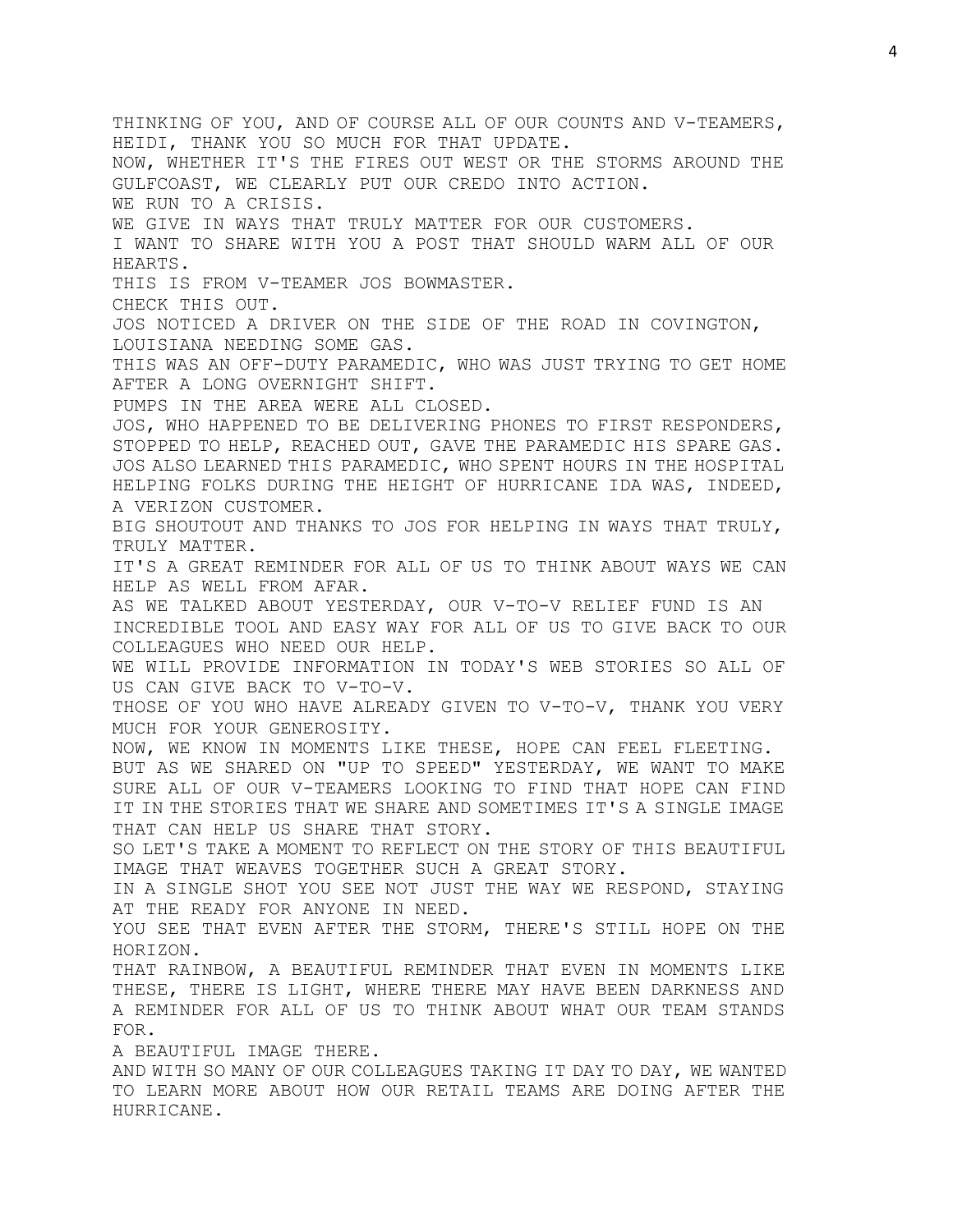SO WE CAUGHT UP WITH DOUG GILLIO, DISTRICT MANAGER BASED OUT OF METAIRIE, LOUISIANA, JUST OUTSIDE OF NEW ORLEANS. HERE'S OUR CONVERSATION WITH DOUG. HEY, DOUG, FIRST, TELL US HOW YOU AND YOUR FAMILY, HOW ARE YOU GUYS DOING?

>> THANKS. APPRECIATE IT, OBVIOUSLY FOR HAVING US ON. SO MY FAMILY, THEY EVACUATED. THEY'RE IN ALPHA. AND THEY'RE WITH SOME OTHER FAMILY THERE. AND I STAYED BEHIND WITH THE PET TO MAKE SURE THE HOUSE IS OKAY TO MAKE SURE EVERYBODY IS ACCOUNTED FOR AND EVERYBODY IS DOING WELL.

>>ANDY CHOI: YOU SHARED WITH US SOME PRETTY HARROWING IMAGES OF THE STORM. DESCRIBE WHAT WAS GOING ON OUT THERE.

>> YEAH. OBVIOUSLY FOR THE AREA I LIVE IN, WHICH IS JUST WEST OF NEW ORLEANS, IT WAS, YOU KNOW -- WE WERE WATCHING THROUGHOUT THE DAY, ABOUT 10:00, 11:00, NOT EXPECTING, LIKE, YOU KNOW, REAL, REAL BAD WINDS, AND, YOU KNOW, 2, 3:00 COMES AROUND, IT'S GETTING A LITTLE BIT WORSE, AND WE START HEARING A LITTLE BIT LATER ON THE NEWS THAT THE STORM JOGGED A LITTLE BIT MORE, AND SO NEXT THING YOU KNOW, YOU'RE IN A CAT 2 TO CAT 3 HURRICANE, AND YOU WEREN'T NECESSARILY FULLY EXPECTING, BUT, YOU KNOW, THERE'S ALWAYS THE POTENTIAL. AND SO YEAH, THINGS START TO GO A LITTLE CRAZY. POWER GOES OUT. YOUR WATER PRESSURE DROPS, AND, YOU KNOW, IT'S DEFINITELY ONE OF THOSE THINGS WHERE IT GETS A LITTLE OMINOUS, ESPECIALLY WITH IT COMING IN LIKE AND GETTING MORE TENSE FOR WHERE I LIVE AT NIGHTTIME. YOU REALLY CAN'T SEE ANYTHING. YOU HEAR THE TRANSFORMERS BREAKING AND BUZZING IN THE BACKGROUND, AND YOU SEE SOME OF THE FLASHING LIGHTS. IT'S DEFINITELY A LITTLE SCARY. >>ANDY CHOI: YEAH. AND WE KNOW HOW CLOSE WE ARE TO OUR TEAMMATES. AND DOUG, YOUR TEAM IS NO EXCEPTION. TELL US HOW YOU'VE BEEN STAYING IN CONTACT WITH OUR TEAMS WHO

>> YEAH. FIRST AND FOREMOST, I HAVE A GREAT TEAM, AND THE LEADERS ON THE TEAM HAVE BEEN CONSTANT CONTACT WITH ME AND I'VE HAD A GREAT OPPORTUNITY TO TALK TO EACH OF MY MANAGERS.

I'M SURE MANY OF THEM HAVE EVACUATED ALREADY.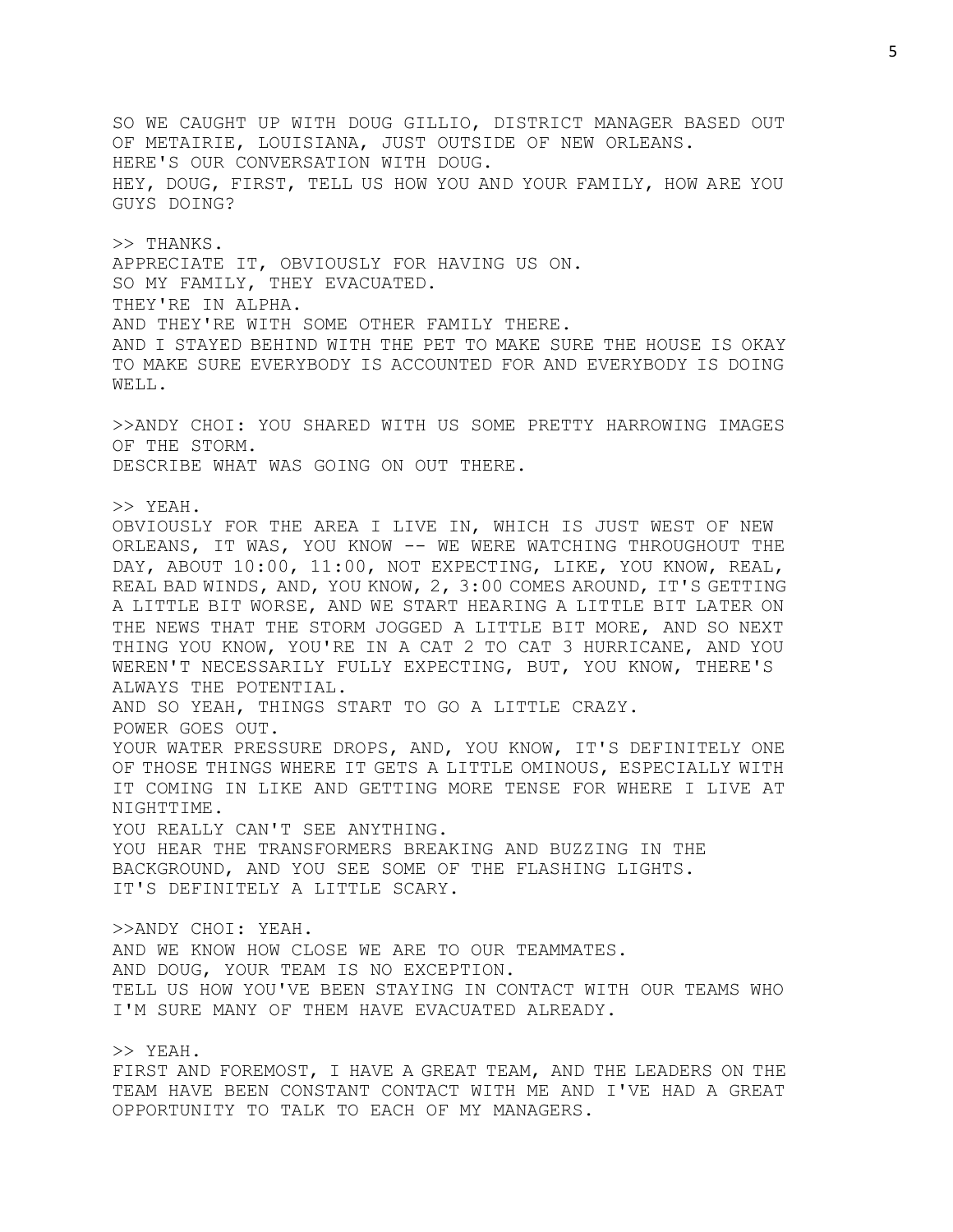ABOUT 75, 80 PERCENT OF THE TEAM EVACUATED, GOT OUT OF THE TOWN, WHICH IS GREAT, AND THE ONES WHO STAYED, YOU KNOW, TYPICALLY THEY HAD TO STAY, SIMILAR REASONS, EITHER TO TAKE CARE OF THEIR HOUSE, OR RELATIVES, ET CETERA. SO, YOU KNOW, LOOK, IT'S -- YOU KNOW, I'M REALLY, REALLY PROUD OF THE TEAM THAT I HAVE AND THEIR ABILITY TO, YOU KNOW, JUST CONTINUE TO STAY IN CONTACT AND MAKE SURE EVERYBODY'S ACCOUNTED FOR. >> WE'VE SEEN TIME AND AGAIN THE RESILIENCE OF NEW ORLEANS AND THE PEOPLE THERE. OUR TEAMMATES AT OUR STORES, NO EXCEPTION TO THAT. WHAT HAPPENS AFTER A DISASTER LIKE THIS? WHAT DOES THE STORE REPRESENT FOR THE COMMUNITY? WHAT WILL OUR V-TEAM REPRESENT FOR OUR COMMUNITY? >> OH, YOU KNOW, WE SEE ALL KINDS OF ROUTE REACH. YOU'LL SEE CHARGING STATIONS. YOU'LL SEE CUSTOMERS COME IN, THANKING YOU, SAYING, OH, MAN, IT'S SO GREAT. YOU GUYS HELPED US GET IN TOUCH WITH X, Y AND Z. THEY'LL TALK ABOUT THEIR LOVED ONES. THEY'LL TELL YOU THEIR STORY, AND IT'S JUST -- IT'S VERY HEART WARMING TO KNOW THAT YOU'RE KIND OF ON THAT SIDE OF HELPING THEM STAY CONNECTED, AND, YOU KNOW, IF THEY HAVE BROKEN PHONES, YOU'RE AUDIOLOGIST THERE TO HELP THEM OUT. SO IT'S A SIGH OF RELIEF WHEN YOU OPEN THE DOORS FOR THOSE CUSTOMERS, AND THEY'RE VERY APPRECIATIVE OF IT AND THEY'LL REMIND YOU OF IT. TO THIS DAY, WE STILL HEAR ABOUT STORIES FROM KATRINA, WHICH WAS 16 YEARS AGO, RIGHT? AND THEY USE THAT AS LIKE A BENCHMARK FOR TIME LINES DOWN HERE IN NEW ORLEANS. AND REMIND YOU THAT WHEN VERIZON STAYED UP AND WORKING FOR THEM IT HELPED KEEP THEM CONNECTED. >>ANDY CHOI: GREAT WORDS OF SUPPORT THERE, DOUG. THANK YOU SO MUCH FOR YOUR TIME, AND WE'RE WISHING YOU ALL THE BEST AS THE ENTIRE COMMUNITY CONTINUES TO GET BACK ON THEIR FEET. >> THANKS FOR HAVING ME. >>ANDY CHOI: AND THERE YOU HAVE IT. DOUG, THANK YOU VERY MUCH. THANK YOU TO OUR RETAIL TEAM, OUR NETWORK TEAM. WE'RE THINKING OF ALL OF YOU IMPACTED BY NOT JUST THE HURRICANES, BUT THE WILDFIRES. A BIG THANKS TO ALL OUR TEAM.

AND AS PROMISED NOW, AS WE WRAP UP THE SHOW, WE'VE A VERY SPECIAL GUEST.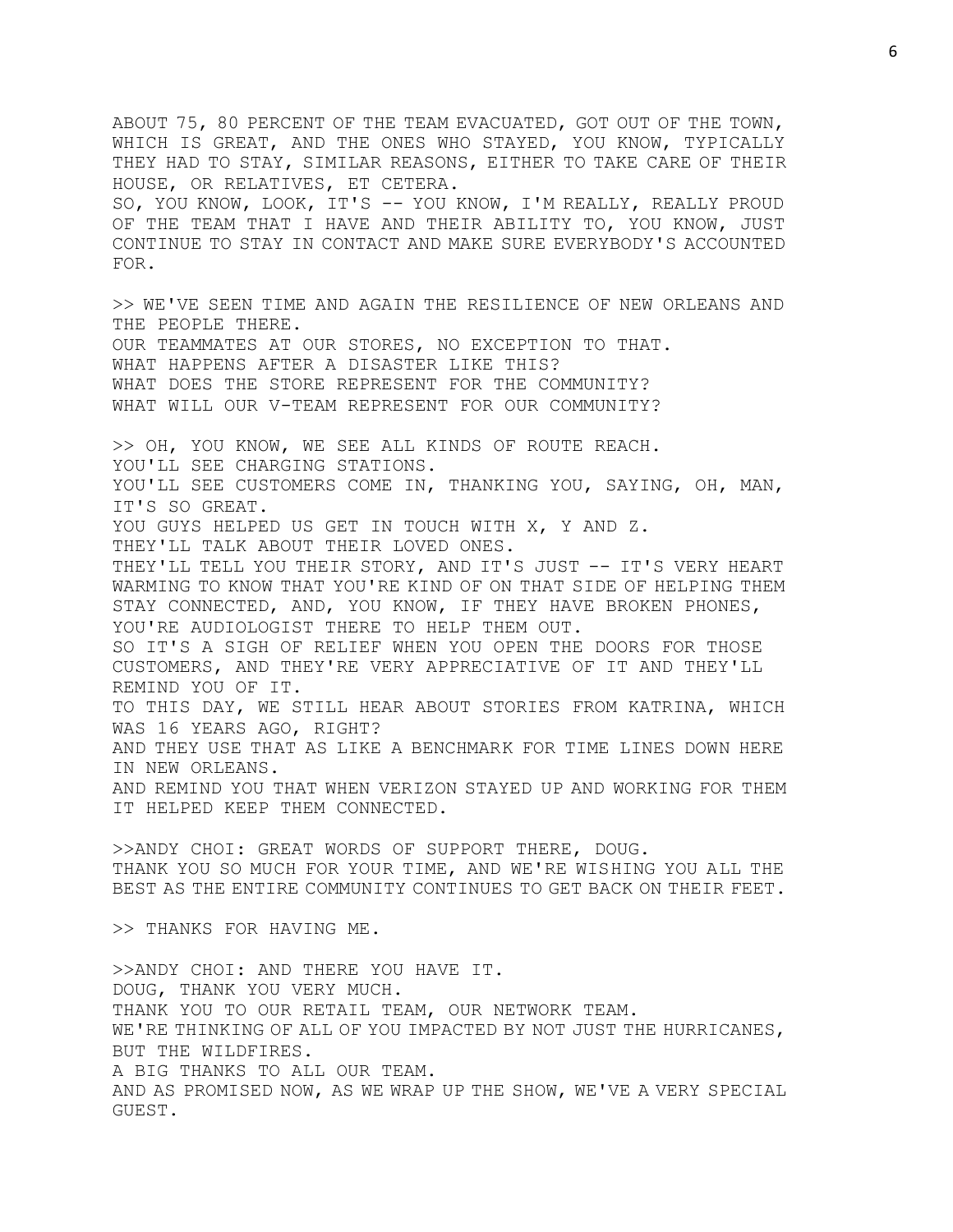I PERSONALLY INVITED HIM. HERE HE IS, THE MAN HIMSELF, MR. VESTBERG. HANS, IT'S GOOD TO SEE YOU.

>> THANK YOU FOR BEING INVITED.

>>ANDY CHOI: SO WE'VE TALKED ABOUT A LOT HERE. WE'VE HEARD FROM OUR TEAMMATES, A LOT GOING ON WITH IDA A LOT WITH THE WILDFIRES. THE DONATION, OF COURSE, GREAT. THERE'S A LOT FOR US TO THINK ABOUT, THERE'S MORE WORK TO BE DONE, A LOT FOR US TO BE THANKFUL FOR. WHAT'S ON YOUR MIND AS YOU ADDRESS OUR V-TEAMERS?

>> I THINK WE ARE IN A MOMENT IN HISTORY WHEN YOU SEE SO MANY NATURAL DISASTERS AT THE SAME TIME, YOU KNOW, WE'VE TWO RIGHT NOW, TALKING ABOUT THE WILDFIRES IN CALIFORNIA THAT YOU HAVE DISCUSSED TODAY, HAVE BEEN ONGOING SINCE JUNE, MULTIPLE FIRES. MORE TODAY, YESTERDAY HAPPENED AGAIN, IT'S JUST TOUGH FOR THE PEOPLE LIVING IN THIS AREA, AND WE KNOW HOW CRITICAL OUR INFRASTRUCTURE IS, AND OUR TEAM HAS BEEN ON THE GROUND SINCE IN JUNE, SEEING THE NETWORK KEEPING UP, AND I HAVE TO SAY OUR NETWORK KEPT UP VERY WELL, AND OUR NETWORK TEAM HAS DONE A TERRIFIC JOB NOT ONLY SUPPORTING THE PEOPLE LIVING IN THE AREA THAT ARE IMPACTED, BUT ALSO, OF COURSE, SUPPORTING THE RESPONDERS, THE LOCAL, THE FEDERAL, ALL THE RESPONDERS THAT ARE THERE THAT NEEDS TO HAVE COMMUNICATION TO DO THE TASKS THAT THEY'RE ALL TO DO, AND SEE THAT THESE WILDFIRES ARE STOPPING. SO I CAN'T THANK YOU MORE FOR DOING THAT, AND IT'S JUST VERY TOUGH SITUATION FOR THE PEOPLE IN THIS AREA. AND THEN GOING, OF COURSE, WITH THE HURRICANE EARLIER THIS WEEK, OR LAST WEEK, I HAVE TO SAY, BECAUSE IT'S -- WE'RE ON A TUESDAY TODAY, YOU KNOW, TIME IS FLYING. AND OF COURSE HURRICANE IDA JUST DEVASTATING FOR SO MANY PEOPLE, YOU KNOW, PUTTING OUT THE ELECTRICITY, EVERYTHING. PEOPLE CANNOT BE HOME. THEY HAVE TO FLEE. WE'VE V-TEAMERS THAT CANNOT BE WHERE -- IN THEIR HOMES, AND THEN, OF COURSE, AGAIN, HOW IMPORTANT THE INFRASTRUCTURE IS, AND THE NETWORK TEAM AND THE -- AND OUR PEOPLE IN OUR STORES THAT CAN HAVE THE STORES OPEN WHICH ARE AREAS THAT ARE OPEN, ARE SO CRITICAL FOR PEOPLE IN THIS AREA, FOR OUR CUSTOMERS TO BE ABLE TO COMMUNICATE. AND WE SEE IT WHEN WE RUN TO A CRISIS, AS WE SAY, AND WE CLEARLY DO THAT. OUR NETWORK IS KEEPING UP GOOD IN TIMES, AND SO MUCH POWER OUTAGES IN THE REGION OUT THERE, AND I HAVE TO THANK ALL OF THEM FOR BEING THERE, TAKING CARE OF OUR CUSTOMERS, FOR THE FEDERAL

FIRST RESPONDERS COMING DOWN THERE AND SEEING THAT THEY ARE CONNECTED, AND ALSO SUPPORTING OUR V-TEAMERS, WHICH YOU CAN DO